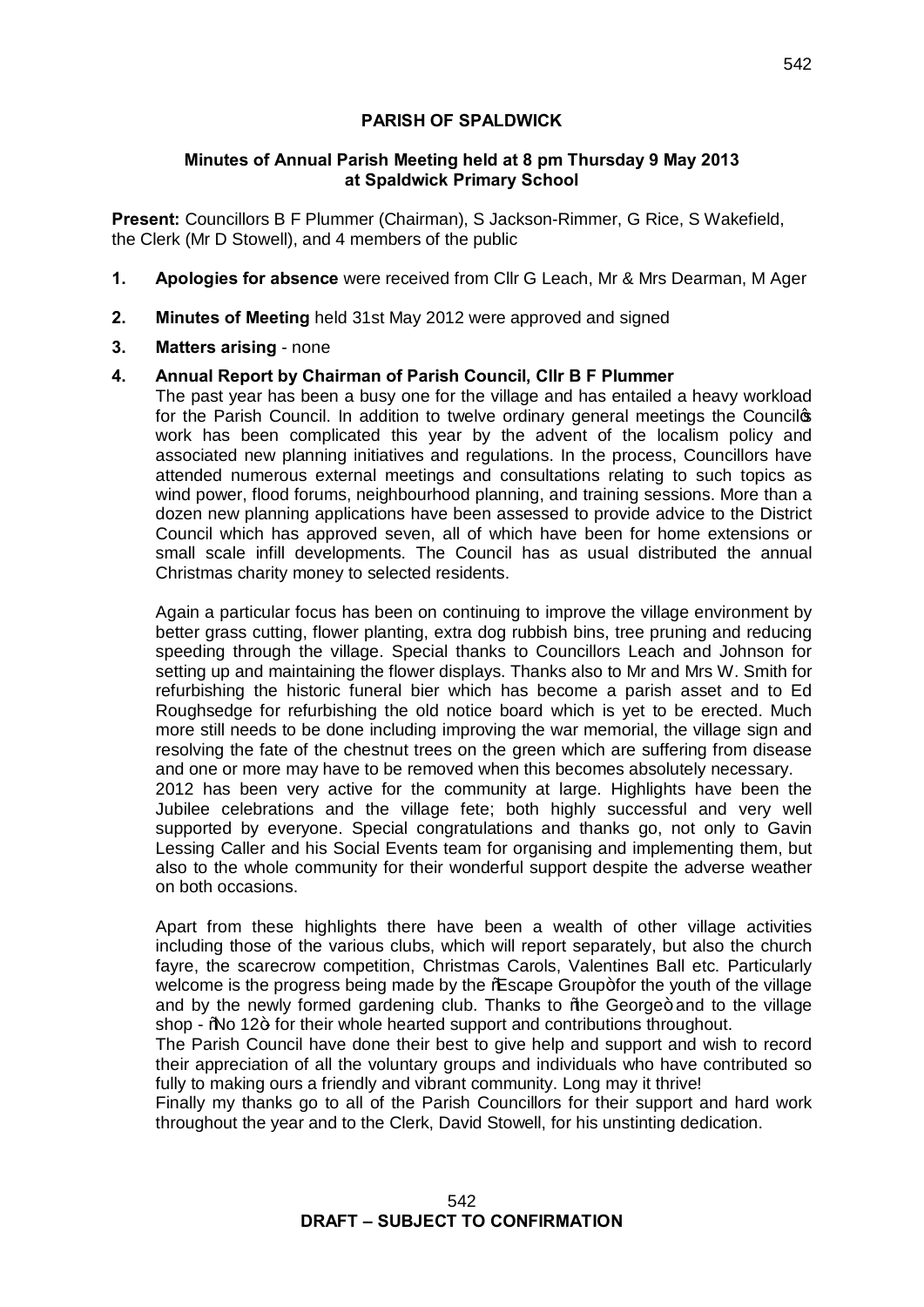### **5. Parish Council Financial Report**

The Clerk presented the accounts for the year 2012/2013, summarised as follows:

|                                    | Parish Council Fund | <b>Charity Fund</b> |
|------------------------------------|---------------------|---------------------|
| Balance brought forward at 1/4/12  | £58806.97           | £120.00             |
| Receipts                           | £10824.16           | £120.00             |
| Payments                           | £ 9158.20           | £120.00             |
| Balance carried forward at 31/3/13 | £60472.93           | £120.00             |
|                                    |                     |                     |

The Parish Council balance at 31 March 2013 is allocated as follows:- Village Hall & Playing Field project E34000.00 Ferriman Road Grounds Maintenance Fund £16784.09 Parish Plan Grant<br>
War Memorial renovation<br>
War Memorial renovation<br>
200.00 War Memorial renovation General Reserve **E** 8012.48

#### **6. Other reports**

**Spaldwick Welcome Club** . Sylvia Black presented Maureen Vickers of report

The Welcome Club has 50 full members. We meet on the first Friday of each month in term time in the community room. A two course meal (main / dessert) is provided by volunteers (committee members) for a nominal fee. A brief business meeting is held followed by a short talk given by a guest speaker. Each week we have a club competition relating to the subject of the talk or some other topical issue. Prizes are awarded to those members who make the most successful contributions to these competitions.

Our August meeting is replaced by a day trip. In the past it has usually been a day out at the seaside. We also have numerous other outings throughout the year. December opmeeting is a two course Christmas lunch usually held at a local establishment. This is paid for out of club funds or from funds raised through the year. We have a committee that meets once a month and, from the matters raised and issues discussed, there is a monthly newsletter produced and delivered to members Over the year we collect loose change (coppers) which is given to the clubos nominated charity of that year.

#### **Village Hall -** Greg Rice, Chair

The last 12 months have been relatively quiet for the Management Committee.

Our main activity has been pursuing the one active project, namely the completion of a new Community Hall within Spaldwick. Although there are no firm plans, progress is being made on a couple of options and the Committee hope to present to the village in the not too distant future.

In this time we have had a number of changes within the Committee; the Chairman, Eddie Roughsedge, tendered his resignation and the Committee would like to note their thanks for the time and effort he has put in to the project.

Greg Rice has taken over the role of Chair and Raine Thompson has joined the Committee as Treasurer. We are also pleased to have Ian Campbell and Bill McCue join the Committee as ordinary members to work alongside Grahame Leach who is the Parish Council Representative.

The Committee is looking forward to a productive summer.

#### **Escape Youth Group - Kit Lee presented Mark Sturdy & report**

After almost 3 years, Escape Youth Group has gone from strength to strength. Our small team of dedicated committee members and youth committee are providing a great service to the youth of Spaldwick and surrounding villages. We continue to attract people from Spaldwick, Easton, Ellington, Barham, Buckworth and Grafham. Numbers have continued to grow beyond our expectations, with recent sessions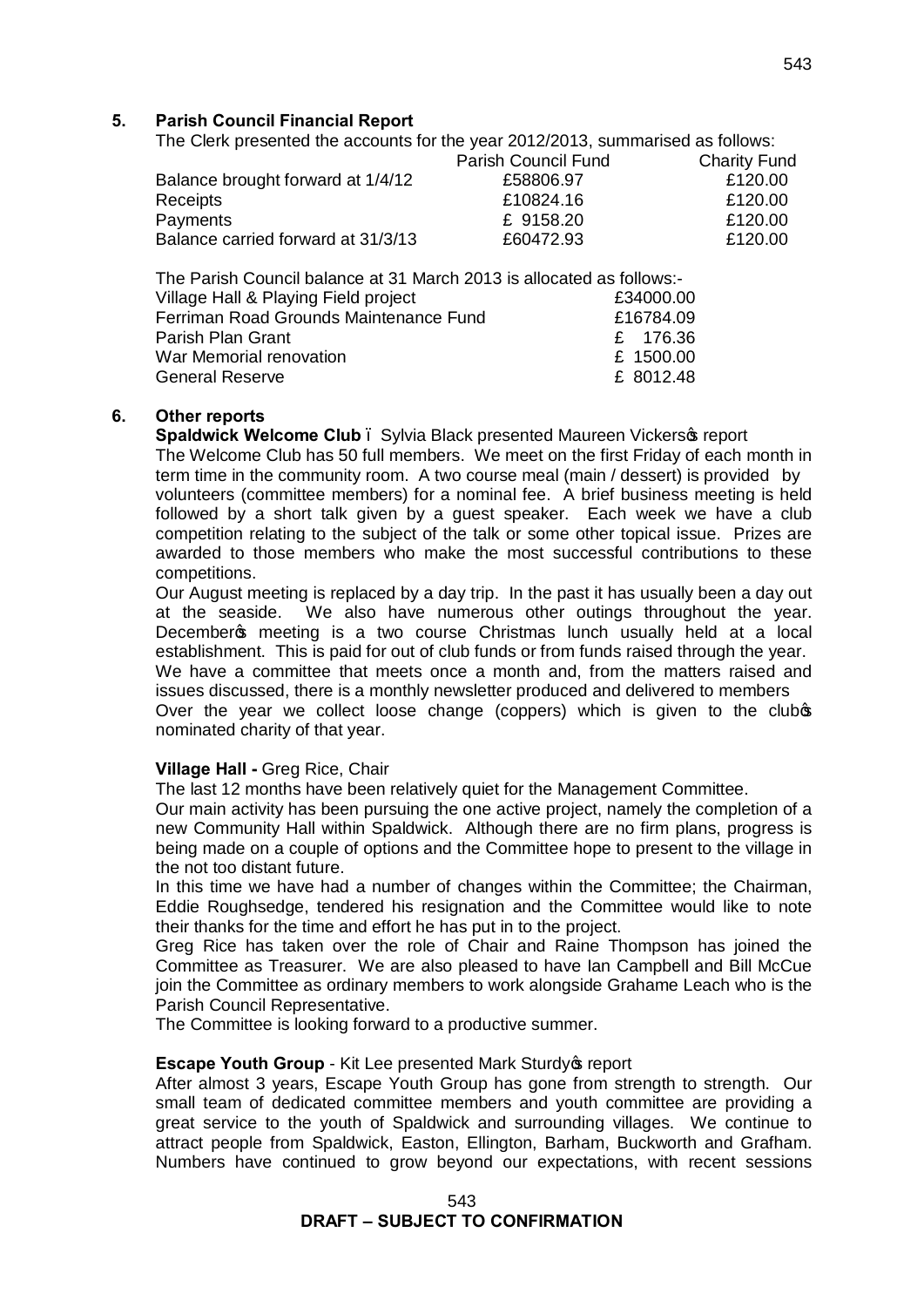seeing an average of 46 people attending, with record attendance at our last session of 52 youngsters.

Our revised strategy to integrate year 6 children in to the youth group has worked well this year, ensuring that numbers have grown at a manageable pace, and that we have been able to cope with the gradual introduction of a new batch of 11 year olds across the academic year instead of en-masse in September. This has resulted in improved retention of members across all age ranges.

The successful growth in attendance is not only a reflection on the hard work of the team involved and the service they provide, but also on the fact that there is little else for our members to do, especially in Spaldwick. The provision of a Multi Use Games Area has been discussed in the past, but support to bring this to fruition has been poor, with no response from the village to appeals published in the Spaldwick News. A facility similar to those found in Molesworth, Catworth, Grafham, Ellington, and Brampton would be a real asset to the village as a whole, not just the youth.

Over the last six months we have recruited a professional youth worker supplied through Huntingdon Youth Services, part funded by a donation of £900 from The Hinchingbrooke Foundation, funding which we are required to match. Our first youth worker, Trish Finnimore, joined us for 6 sessions from the end of 2012 through to February 2013 but left due to full time employment elsewhere. However from this brief period the benefit not only to running the youth club, but also to the additional support a youth worker could provide to our members, was clear. We had no hesitations in recruiting a replacement, Tony Evans joined us after the Easter break, bringing a wealth of experience in Youth Services.

We will be supporting the Ellington Gala and Spaldwick Fete in 2013, with plans for a daytime event in the summer holiday similar to our Spider Mountain day in 2011. Details will be announced shortly.

I would like to thank the Parish Council for their support over the last three years.

#### **Spaldwick Out of School Club -** S. Jackson-Rimmer, Chair

In case you areng aware of what Spaldwick Out of School Club, or S-Club as itos known, does: we are based in the Playtimes building next to Spaldwick School. We provide working parents with a high quality, properly supervised, affordable childcare facility for children aged 4-11 years, after the normal school day has ended and a full day childcare facility during most of the major school holidays. The organisation is overseen by a committee of parent volunteers which employs highly qualified staff to carry out the day to day running.

Since May 2012 we have had a very mixed year, with some highs and some lows and some very challenging situations.

We finished off the school year July 2012 with some very good attendance figures, however this did not continue and we are a sharp drop since the beginning of the year. This has largely been due to the recession and parents making alternative childcare arrangements as finances and/or work situations change.

This has forced the committee to make some difficult financial decisions which included the withdrawal of half term holiday club and our reduction in staffing levels to the maximum legal limits.

The staff and committee have worked hard together to reduce our outgoings and to improve our profile within the local area with the aim of improving our attendance figures. We have also, for the first time, applied to local Parish Councils and funding organisations for assistance. We became a registered charity in September and this will help us as we will be able to apply for a wider range of funds.

In addition to these challenges the staff have had to deal with the loss of two members of the team. Due to personal circumstances Daniel Bruce resigned from his position in January. And Sophie Clark, our manager, has been on maternity leave since December so all the remaining staff have taken on new exciting roles within the organisation to cover for their absences. However, even with all these challenges our

#### 544

#### **DRAFT – SUBJECT TO CONFIRMATION**